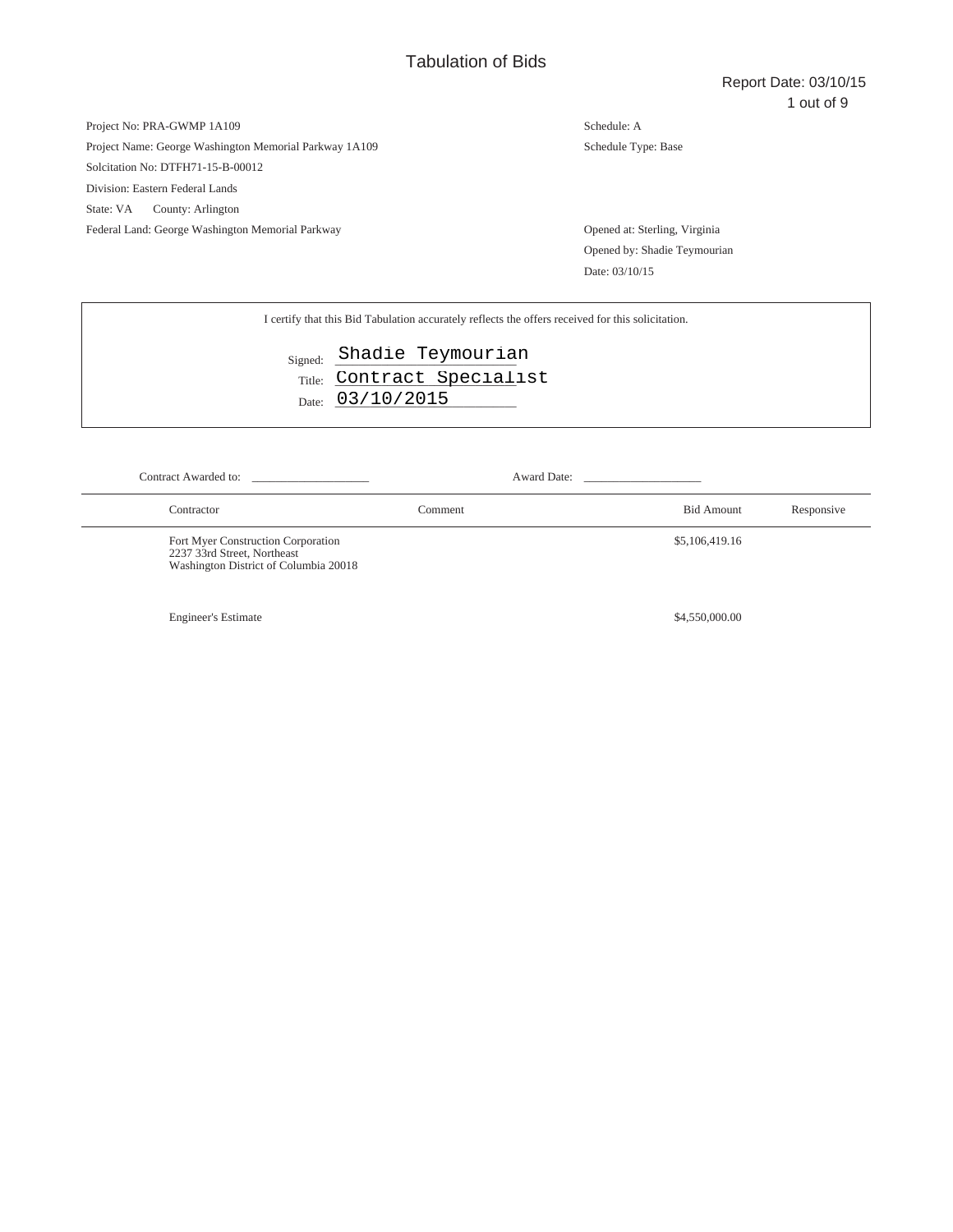Project Name: George Washington Memorial Parkway 1A109

| Line<br>Item<br>Number | Pay Item No. | Description                                                      | Quantity | Unit        | <b>Unit Price</b>    | Amount                       |
|------------------------|--------------|------------------------------------------------------------------|----------|-------------|----------------------|------------------------------|
|                        |              |                                                                  |          |             |                      |                              |
| A0020                  | 15101-0000   | <b>MOBILIZATION</b>                                              |          |             |                      |                              |
|                        |              | Fort Myer Construction Corporation<br><b>Engineer's Estimate</b> | ALL      | <b>LPSM</b> | Lump Sum<br>Lump Sum | \$362,000.00<br>\$325,919.50 |
| A0040                  | 15201-0000   | CONSTRUCTION SURVEY AND STAKING                                  |          |             |                      |                              |
|                        |              | Fort Myer Construction Corporation<br><b>Engineer's Estimate</b> | ALL      | <b>LPSM</b> | Lump Sum<br>Lump Sum | \$30,000.00<br>\$20,000.00   |
| A0060                  | 15401-0000   | <b>CONTRACTOR TESTING</b>                                        |          |             |                      |                              |
|                        |              | Fort Myer Construction Corporation<br><b>Engineer's Estimate</b> | ALL      | <b>LPSM</b> | Lump Sum<br>Lump Sum | \$41,160.00<br>\$88,000.00   |
| A0080                  | 15705-0100   | SOIL EROSION CONTROL, SILT FENCE                                 |          |             |                      |                              |
|                        |              | Fort Myer Construction Corporation<br><b>Engineer's Estimate</b> | 600      | <b>LNFT</b> | \$7.11<br>\$5.25     | \$4,266.00<br>\$3,150.00     |
| A0100                  | 15706-1000   | SOIL EROSION CONTROL, INLET PROTECTION                           |          |             |                      |                              |
|                        |              | Fort Myer Construction Corporation<br><b>Engineer's Estimate</b> | 60       | <b>EACH</b> | \$426.00<br>\$250.00 | \$25,560.00<br>\$15,000.00   |
| A0120                  | 20301-0700   | REMOVAL OF DELINEATOR                                            |          |             |                      |                              |
|                        |              | Fort Myer Construction Corporation<br><b>Engineer's Estimate</b> | 8        | EACH        | \$54.07<br>\$30.00   | \$432.56<br>\$240.00         |
| A0140                  | 20302-0500   | REMOVAL OF CURB, CONCRETE                                        |          |             |                      |                              |
|                        |              | Fort Myer Construction Corporation<br><b>Engineer's Estimate</b> | 415      | <b>LNFT</b> | \$8.20<br>\$22.00    | \$3,403.00<br>\$9,130.00     |
| A0160                  | 20302-1200   | REMOVAL OF GUARDRAIL                                             |          |             |                      |                              |
|                        |              | Fort Myer Construction Corporation<br><b>Engineer's Estimate</b> | 9,850    | <b>LNFT</b> | \$3.60<br>\$8.25     | \$35,460.00<br>\$81,262.50   |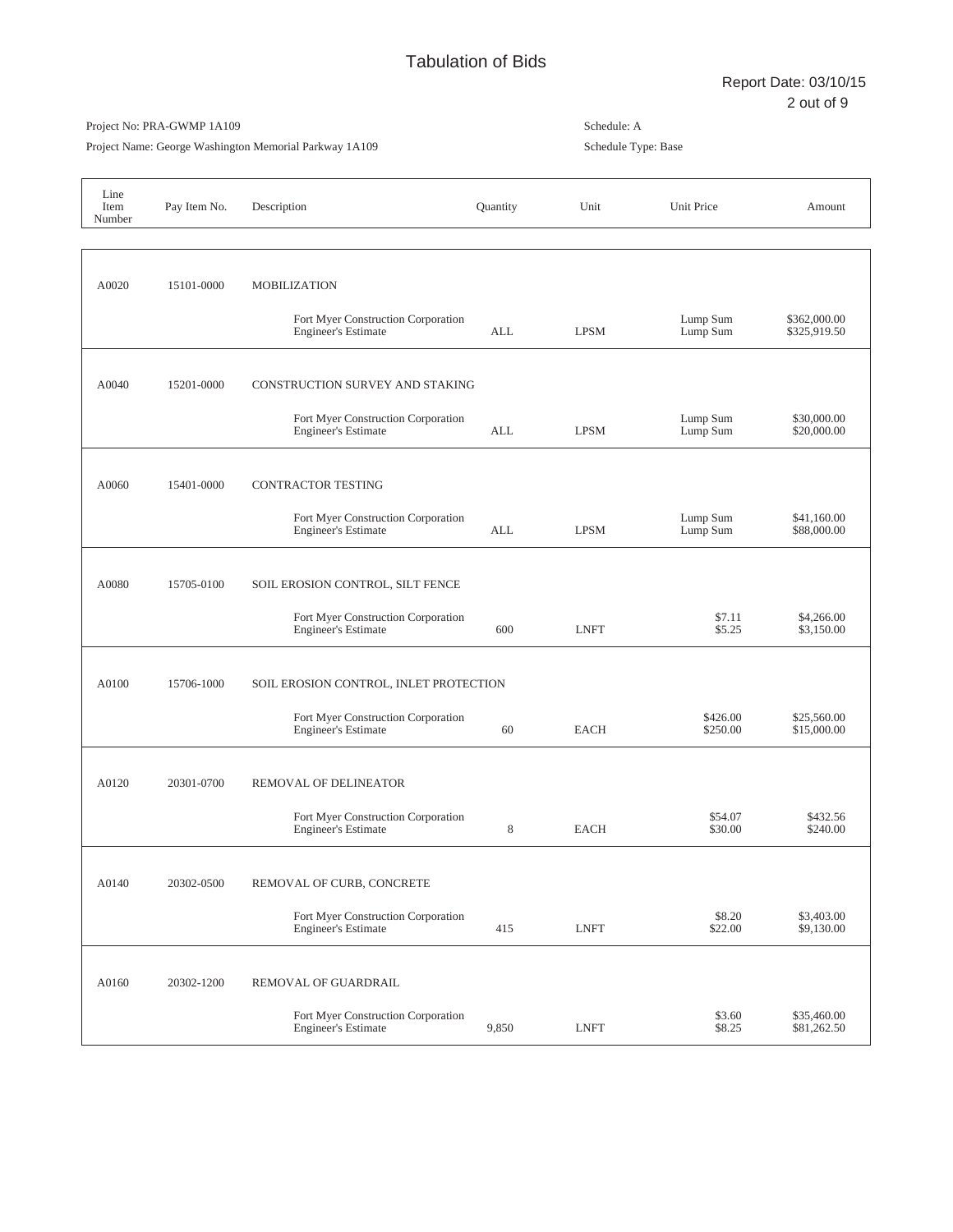Project Name: George Washington Memorial Parkway 1A109

| Line<br>Item<br>Number | Pay Item No. | Description                                                                                 | Quantity | Unit        | Unit Price           | Amount                       |
|------------------------|--------------|---------------------------------------------------------------------------------------------|----------|-------------|----------------------|------------------------------|
|                        |              |                                                                                             |          |             |                      |                              |
| A0180                  | 20303-1600   | REMOVAL OF PAVEMENT, ASPHALT (MEDIAN)                                                       |          |             |                      |                              |
|                        |              | Fort Myer Construction Corporation<br><b>Engineer's Estimate</b>                            | 4,475    | SQYD        | \$12.50<br>\$20.00   | \$55,937.50<br>\$89,500.00   |
| A0200                  | 20303-1600   | REMOVAL OF PAVEMENT, ASPHALT (PARKWAY)                                                      |          |             |                      |                              |
|                        |              | Fort Myer Construction Corporation<br><b>Engineer's Estimate</b>                            | 1,150    | SQYD        | \$13.00<br>\$18.00   | \$14,950.00<br>\$20,700.00   |
| A0220                  | 20315-0000   | SAWCUTTING PAVEMENT                                                                         |          |             |                      |                              |
|                        |              | Fort Myer Construction Corporation<br><b>Engineer's Estimate</b>                            | 470      | <b>LNFT</b> | \$5.00<br>\$6.40     | \$2,350.00<br>\$3,008.00     |
| A0240                  | 20401-0000   | ROADWAY EXCAVATION                                                                          |          |             |                      |                              |
|                        |              | Fort Myer Construction Corporation<br><b>Engineer's Estimate</b>                            | 325      | <b>CUYD</b> | \$96.00<br>\$44.00   | \$31,200.00<br>\$14,300.00   |
| A0260                  | 20701-0800   | EARTHWORK GEOTEXTILE, TYPE II-B                                                             |          |             |                      |                              |
|                        |              | Fort Myer Construction Corporation<br><b>Engineer's Estimate</b>                            | 1,100    | SQYD        | \$3.50<br>\$4.75     | \$3,850.00<br>\$5,225.00     |
| A0280                  | 27004-2000   | GROUT, POLYURETHANE                                                                         |          |             |                      |                              |
|                        |              | Fort Myer Construction Corporation<br><b>Engineer's Estimate</b>                            | 4,100    | <b>GAL</b>  | \$85.00<br>\$82.00   | \$348,500.00<br>\$336,200.00 |
| A0300                  | 30101-4000   | AGGREGATE BASE GRADING C OR D                                                               |          |             |                      |                              |
|                        |              | Fort Myer Construction Corporation<br><b>Engineer's Estimate</b>                            | 480      | <b>TON</b>  | \$48.50<br>\$32.00   | \$23,280.00<br>\$15,360.00   |
| A0320                  | 40101-0200   | SUPERPAVE PAVEMENT, 3/8-INCH NOMINAL MAXIMUM SIZE AGGREGATE, 0.3 TO <3 MILLION ESAL (TYPE I |          |             |                      |                              |
|                        |              | OR TYPE IV PAVEMENT ROUGHNESS)                                                              |          |             |                      |                              |
|                        |              | Fort Myer Construction Corporation<br><b>Engineer's Estimate</b>                            | 6,200    | <b>TON</b>  | \$132.65<br>\$110.00 | \$822,430.00<br>\$682,000.00 |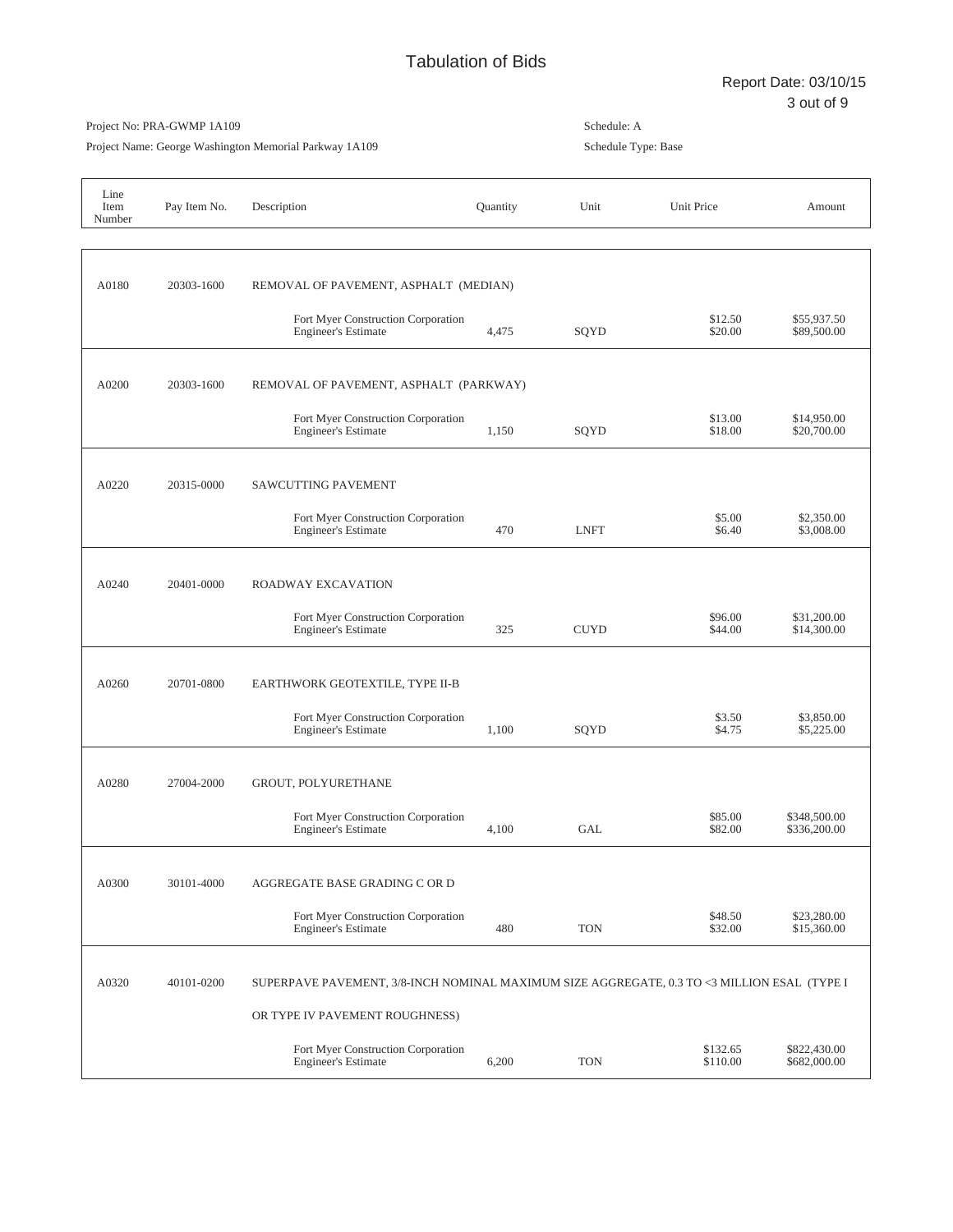Schedule: A

Project No: PRA-GWMP 1A109

# Project Name: George Washington Memorial Parkway 1A109 Schedule Type: Base Line Item Pay Item No. Description and the Cuantity Unit Unit Price Amount Amount Number A0360 40101-1000 SUPERPAVE PAVEMENT, 3/4-INCH NOMINAL MAXIMUM SIZE AGGREGATE, 0.3 TO <3 MILLION ESAL Fort Myer Construction Corporation<br>
Engineer's Estimate  $4.100$ <br>
TON  $$115.50$ <br>  $$473,550.00$ <br>  $$451,000.00$ <br>  $$451,000.00$ Engineer's Estimate A0400 40101-1400 SUPERPAVE PAVEMENT, 1-INCH NOMINAL MAXIMUM SIZE AGGREGATE, 0.3 TO <3 MILLION ESAL Fort Myer Construction Corporation<br>
Engineer's Estimate 1990 645,500.00 \$175.00 \$130.00 \$133,800.00 Engineer's Estimate A0440 41301-0400 ASPHALT PAVEMENT MILLING, 1 1/2-INCH DEPTH Fort Myer Construction Corporation<br>
Engineer's Estimate 100,000 \$300,000.00<br>
\$3.50 \$350,000.00 Engineer's Estimate A0460 41301-1000 ASPHALT PAVEMENT MILLING, 4-INCH DEPTH Fort Myer Construction Corporation<br>
Engineer's Estimate<br>
25,250 \$155.50 \$138,875.00 Engineer's Estimate A0480 60504-0000 GEOCOMPOSITE SHEET DRAIN SYSTEM Fort Myer Construction Corporation<br>
Engineer's Estimate 100 \$09YD \$65.00 \$6,500.00 Engineer's Estimate A0500 60901-1700 CURB, CONCRETE, 18-INCH DEPTH Fort Myer Construction Corporation \$36.00 \$14,940.00 Engineer's Estimate A0520 61501-0100 SIDEWALK, CONCRETE (MEDIAN CONCRETE) Fort Myer Construction Corporation<br>
Engineer's Estimate  $4.475$ <br>
SOYD  $$52.00$   $$232.700.00$ Engineer's Estimate A0540 61701-3900 GUARDRAIL SYSTEM SBTA (MBSBTA, BLOCKED-OUT STEEL-BACKED TIMBER MEDIAN BARRIER) Fort Myer Construction Corporation<br>
Engineer's Estimate 9,850 1.115,050.00  $\frac{$113.00}{$100.00}$  \$1,113,050.00<br>
\$985,000.00 \$985,000.00 Engineer's Estimate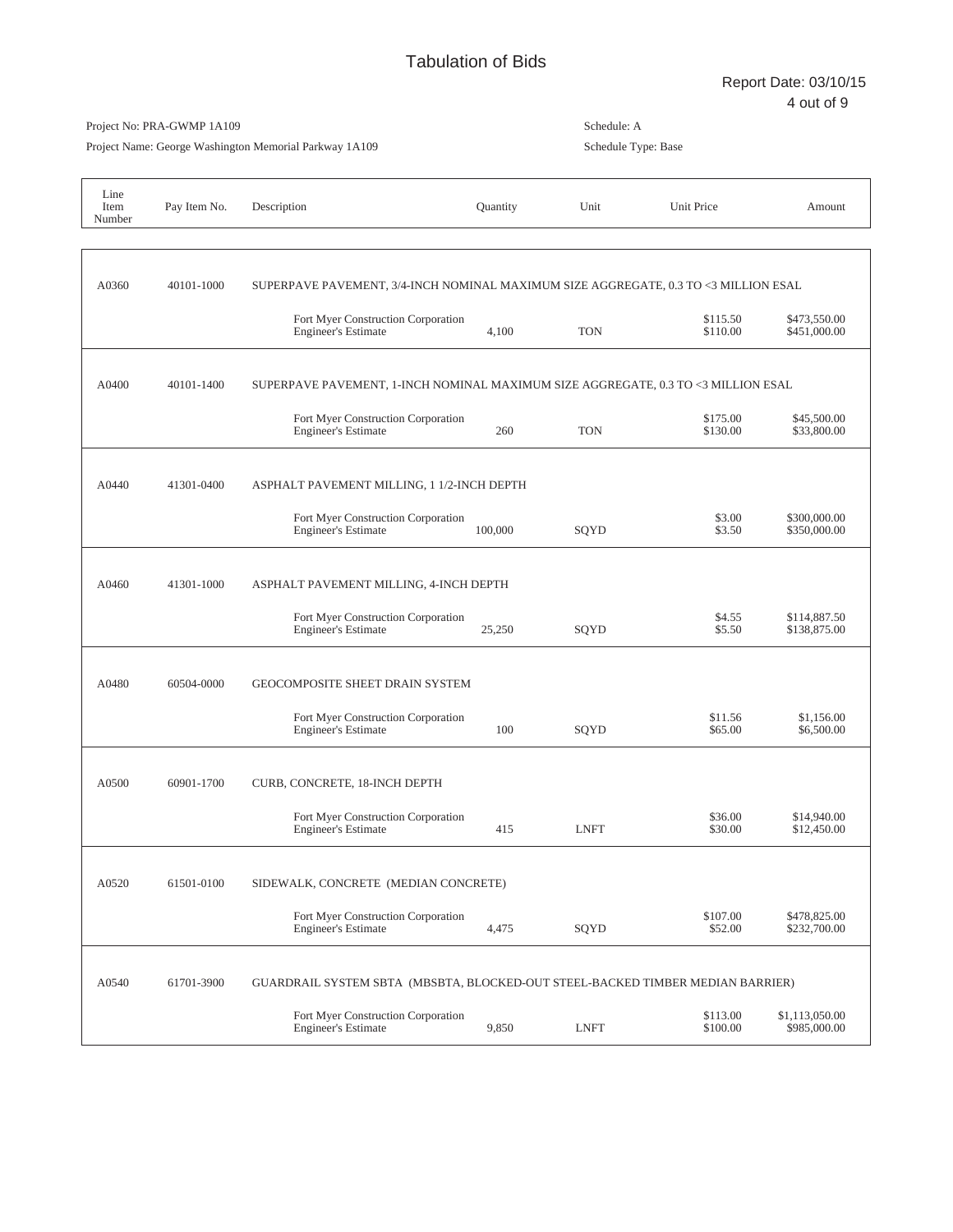Project Name: George Washington Memorial Parkway 1A109

| Line<br>Item<br>Number | Pay Item No. | Description                                                                        | Quantity       | Unit        | Unit Price                 | Amount                     |
|------------------------|--------------|------------------------------------------------------------------------------------|----------------|-------------|----------------------------|----------------------------|
|                        |              |                                                                                    |                |             |                            |                            |
| A0560                  | 61702-0000   | TERMINAL SECTION (METRORAIL BRIDGE, MASONRY GUARDWALL TO EXISTING MEDIAN GUARDWALL |                |             |                            |                            |
|                        |              | CONNECTION)                                                                        |                |             |                            |                            |
|                        |              | Fort Myer Construction Corporation<br><b>Engineer's Estimate</b>                   | $\overline{2}$ | <b>EACH</b> | \$19,000.00<br>\$23,000.00 | \$38,000.00<br>\$46,000.00 |
| A0580                  | 61702-0000   | TERMINAL SECTION (REMOVE AND REPLACE MASONRY GUARDWALL BRIDGE CONNECTION)          |                |             |                            |                            |
|                        |              | Fort Myer Construction Corporation<br><b>Engineer's Estimate</b>                   | 5              | <b>EACH</b> | \$16,605.00<br>\$16,000.00 | \$83,025.00<br>\$80,000.00 |
| A0600                  | 61711-5000   | IMPACT ATTENUATOR, QUADGUARD (REMOVE AND REPLACE AT MAINTENANCE YARD FACILITY)     |                |             |                            |                            |
|                        |              | Fort Myer Construction Corporation<br><b>Engineer's Estimate</b>                   | 1              | <b>EACH</b> | \$33,502.00<br>\$23,000.00 | \$33,502.00<br>\$23,000.00 |
| A0620                  | 62401-0300   | FURNISHING AND PLACING TOPSOIL, 4-INCH DEPTH                                       |                |             |                            |                            |
|                        |              | Fort Myer Construction Corporation<br><b>Engineer's Estimate</b>                   | 3,350          | SQYD        | \$9.00<br>\$7.50           | \$30,150.00<br>\$25,125.00 |
| A0640                  | 62401-0400   | FURNISHING AND PLACING TOPSOIL, 6-INCH DEPTH                                       |                |             |                            |                            |
|                        |              | Fort Myer Construction Corporation<br><b>Engineer's Estimate</b>                   | 100            | SQYD        | \$17.10<br>\$10.00         | \$1,710.00<br>\$1,000.00   |
| A0660                  | 62502-0000   | TURF ESTABLISHMENT                                                                 |                |             |                            |                            |
|                        |              | Fort Myer Construction Corporation<br><b>Engineer's Estimate</b>                   | 9,440          | SQYD        | \$1.94<br>\$2.50           | \$18,313.60<br>\$23,600.00 |
| A0680                  | 63401-1500   | PAVEMENT MARKINGS, TYPE H, SOLID                                                   |                |             |                            |                            |
|                        |              | Fort Myer Construction Corporation<br><b>Engineer's Estimate</b>                   | 56,000         | <b>LNFT</b> | \$1.50<br>\$0.95           | \$84,000.00<br>\$53,200.00 |
| A0700                  | 63401-1600   | PAVEMENT MARKINGS, TYPE H, BROKEN                                                  |                |             |                            |                            |
|                        |              | Fort Myer Construction Corporation<br><b>Engineer's Estimate</b>                   | 27,000         | <b>LNFT</b> | \$0.66<br>\$0.35           | \$17,820.00<br>\$9,450.00  |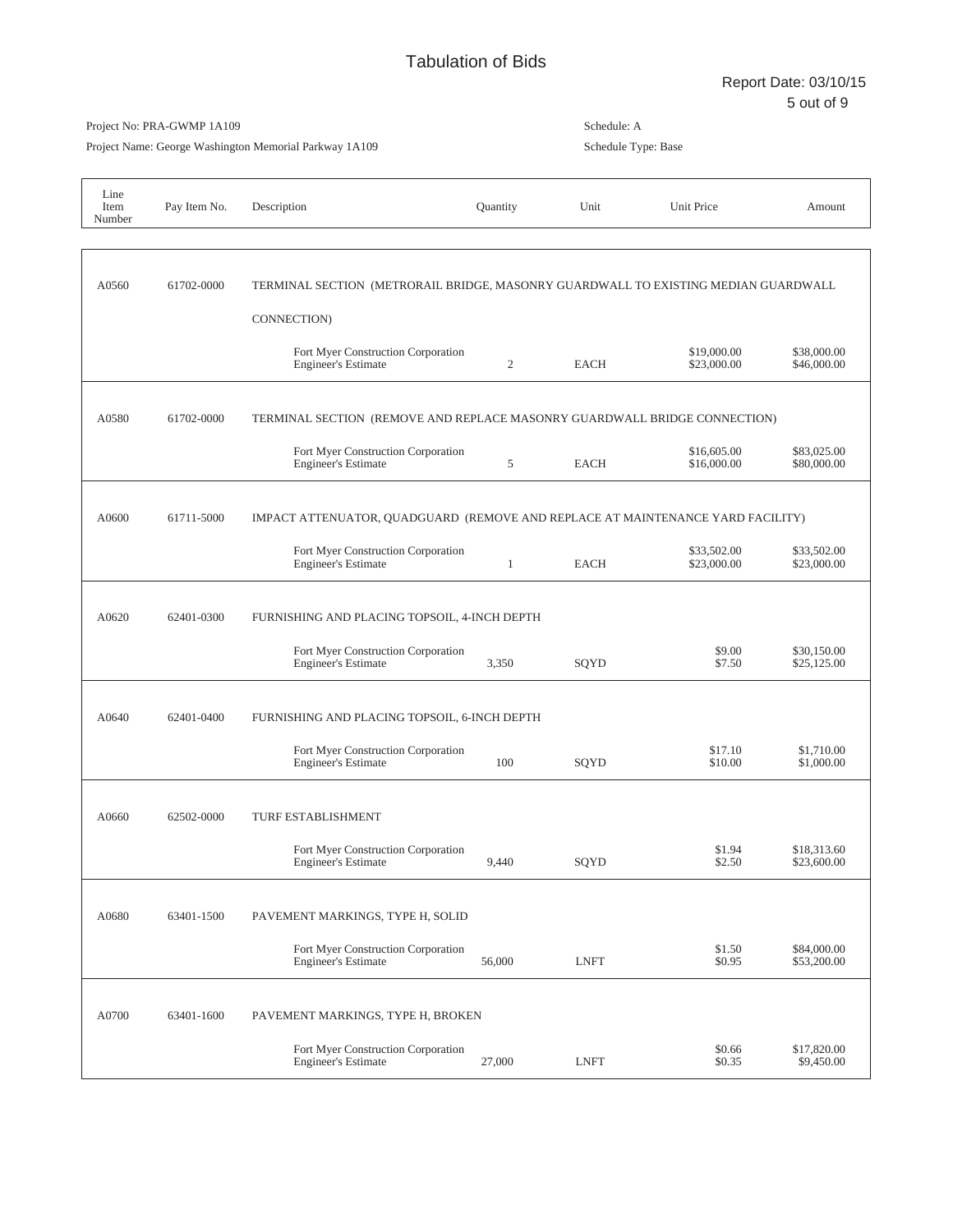Project Name: George Washington Memorial Parkway 1A109

| Line<br>Item<br>Number | Pay Item No. | Description                                                      | Quantity     | Unit        | Unit Price               | Amount                     |
|------------------------|--------------|------------------------------------------------------------------|--------------|-------------|--------------------------|----------------------------|
|                        |              |                                                                  |              |             |                          |                            |
| A0720                  | 63405-2900   | PAVEMENT MARKINGS, TYPE H, TURN ARROW                            |              |             |                          |                            |
|                        |              | Fort Myer Construction Corporation<br><b>Engineer's Estimate</b> | 6            | <b>EACH</b> | \$114.00<br>\$180.00     | \$684.00<br>\$1,080.00     |
| A0740                  | 63405-2950   | PAVEMENT MARKINGS, TYPE H, STRAIGHT ARROW                        |              |             |                          |                            |
|                        |              | Fort Myer Construction Corporation<br><b>Engineer's Estimate</b> | 4            | <b>EACH</b> | \$102.00<br>\$200.00     | \$408.00<br>\$800.00       |
| A0760                  | 63405-3000   | PAVEMENT MARKINGS, TYPE H, STRAIGHT/TURN ARROW COMBINATION       |              |             |                          |                            |
|                        |              | Fort Myer Construction Corporation<br><b>Engineer's Estimate</b> | 3            | <b>EACH</b> | \$228.00<br>\$250.00     | \$684.00<br>\$750.00       |
| A0780                  | 63405-3050   | PAVEMENT MARKINGS, TYPE H, "ONLY" WORD MESSAGE                   |              |             |                          |                            |
|                        |              | Fort Myer Construction Corporation<br><b>Engineer's Estimate</b> | 3            | <b>EACH</b> | \$360.00<br>\$450.00     | \$1,080.00<br>\$1,350.00   |
| A0800                  | 63406-0500   | RAISED PAVEMENT MARKER TYPE E                                    |              |             |                          |                            |
|                        |              | Fort Myer Construction Corporation<br><b>Engineer's Estimate</b> | 55           | <b>EACH</b> | \$111.60<br>\$50.00      | \$6,138.00<br>\$2,750.00   |
| A0820                  | 63502-0300   | TEMPORARY TRAFFIC CONTROL, ADVANCE WARNING ARROW PANEL, TYPE C   |              |             |                          |                            |
|                        |              | Fort Myer Construction Corporation<br><b>Engineer's Estimate</b> | $\mathbf{1}$ | EACH        | \$4,200.00<br>\$2,300.00 | \$4,200.00<br>\$2,300.00   |
| A0840                  | 63502-0600   | TEMPORARY TRAFFIC CONTROL, BARRICADE TYPE 3                      |              |             |                          |                            |
|                        |              | Fort Myer Construction Corporation<br><b>Engineer's Estimate</b> | 20           | <b>EACH</b> | \$250.80<br>\$360.00     | \$5,016.00<br>\$7,200.00   |
| A0860                  | 63502-1300   | TEMPORARY TRAFFIC CONTROL, DRUM                                  |              |             |                          |                            |
|                        |              | Fort Myer Construction Corporation<br><b>Engineer's Estimate</b> | 125          | <b>EACH</b> | \$100.00<br>\$85.00      | \$12,500.00<br>\$10,625.00 |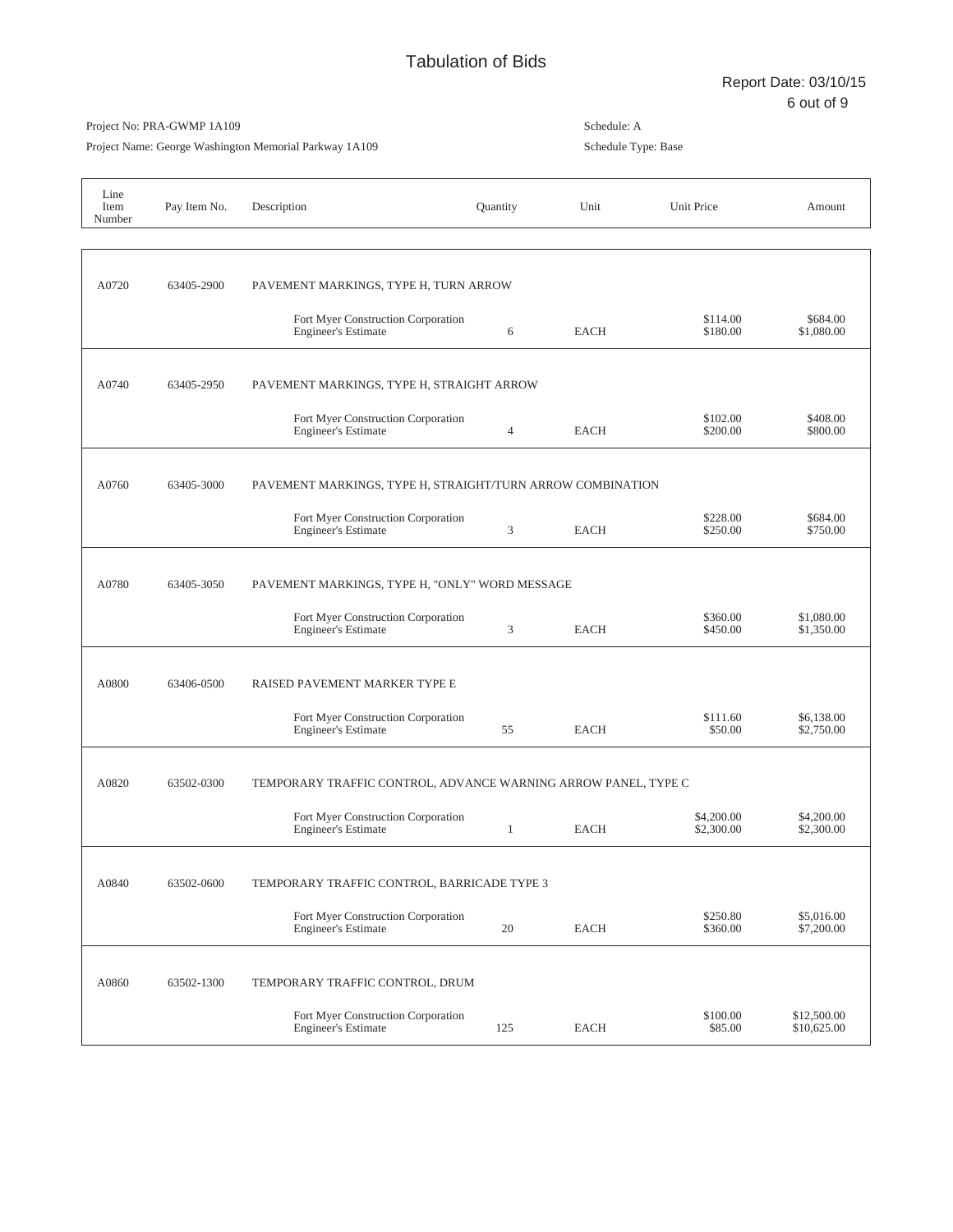Project Name: George Washington Memorial Parkway 1A109

| Line<br>Item<br>Number | Pay Item No. | Description                                                      | Quantity       | Unit        | Unit Price               | Amount                     |
|------------------------|--------------|------------------------------------------------------------------|----------------|-------------|--------------------------|----------------------------|
|                        |              |                                                                  |                |             |                          |                            |
| A0880                  | 63502-1500   | TEMPORARY TRAFFIC CONTROL, WARNING LIGHT TYPE A                  |                |             |                          |                            |
|                        |              | Fort Myer Construction Corporation<br><b>Engineer's Estimate</b> | 15             | EACH        | \$103.40<br>\$75.00      | \$1,551.00<br>\$1,125.00   |
| A0900                  | 63502-1700   | TEMPORARY TRAFFIC CONTROL, WARNING LIGHT TYPE C                  |                |             |                          |                            |
|                        |              | Fort Myer Construction Corporation<br><b>Engineer's Estimate</b> | 115            | <b>EACH</b> | \$50.00<br>\$85.00       | \$5,750.00<br>\$9,775.00   |
| A0920                  | 63502-2000   | TEMPORARY TRAFFIC CONTROL, PORTABLE CHANGEABLE MESSAGE SIGN      |                |             |                          |                            |
|                        |              | Fort Myer Construction Corporation<br><b>Engineer's Estimate</b> | $\overline{4}$ | <b>EACH</b> | \$5,400.00<br>\$7,300.00 | \$21,600.00<br>\$29,200.00 |
| A0940                  | 63502-2100   | TEMPORARY TRAFFIC CONTROL, CRASH CUSHION                         |                |             |                          |                            |
|                        |              | Fort Myer Construction Corporation<br><b>Engineer's Estimate</b> | 8              | <b>EACH</b> | \$450.00<br>\$7,000.00   | \$3,600.00<br>\$56,000.00  |
| A0960                  | 63503-0400   | TEMPORARY TRAFFIC CONTROL, CONCRETE BARRIER                      |                |             |                          |                            |
|                        |              | Fort Myer Construction Corporation<br><b>Engineer's Estimate</b> | 1,500          | <b>LNFT</b> | \$30.00<br>\$50.00       | \$45,000.00<br>\$75,000.00 |
| A0980                  | 63503-0700   | TEMPORARY TRAFFIC CONTROL, PAVEMENT MARKINGS                     |                |             |                          |                            |
|                        |              | Fort Myer Construction Corporation<br><b>Engineer's Estimate</b> | 25,000         | <b>LNFT</b> | \$1.08<br>\$1.75         | \$27,000.00<br>\$43,750.00 |
| A1000                  | 63504-1000   | TEMPORARY TRAFFIC CONTROL, CONSTRUCTION SIGN                     |                |             |                          |                            |
|                        |              | Fort Myer Construction Corporation<br><b>Engineer's Estimate</b> | 1,820          | <b>SQFT</b> | \$25.00<br>\$30.00       | \$45,500.00<br>\$54,600.00 |
| A1020                  | 63506-0400   | TEMPORARY TRAFFIC CONTROL, POLICE OFFICER                        |                |             |                          |                            |
|                        |              | Fort Myer Construction Corporation<br><b>Engineer's Estimate</b> | 100            | <b>HOUR</b> | \$125.00<br>\$65.00      | \$12,500.00<br>\$6,500.00  |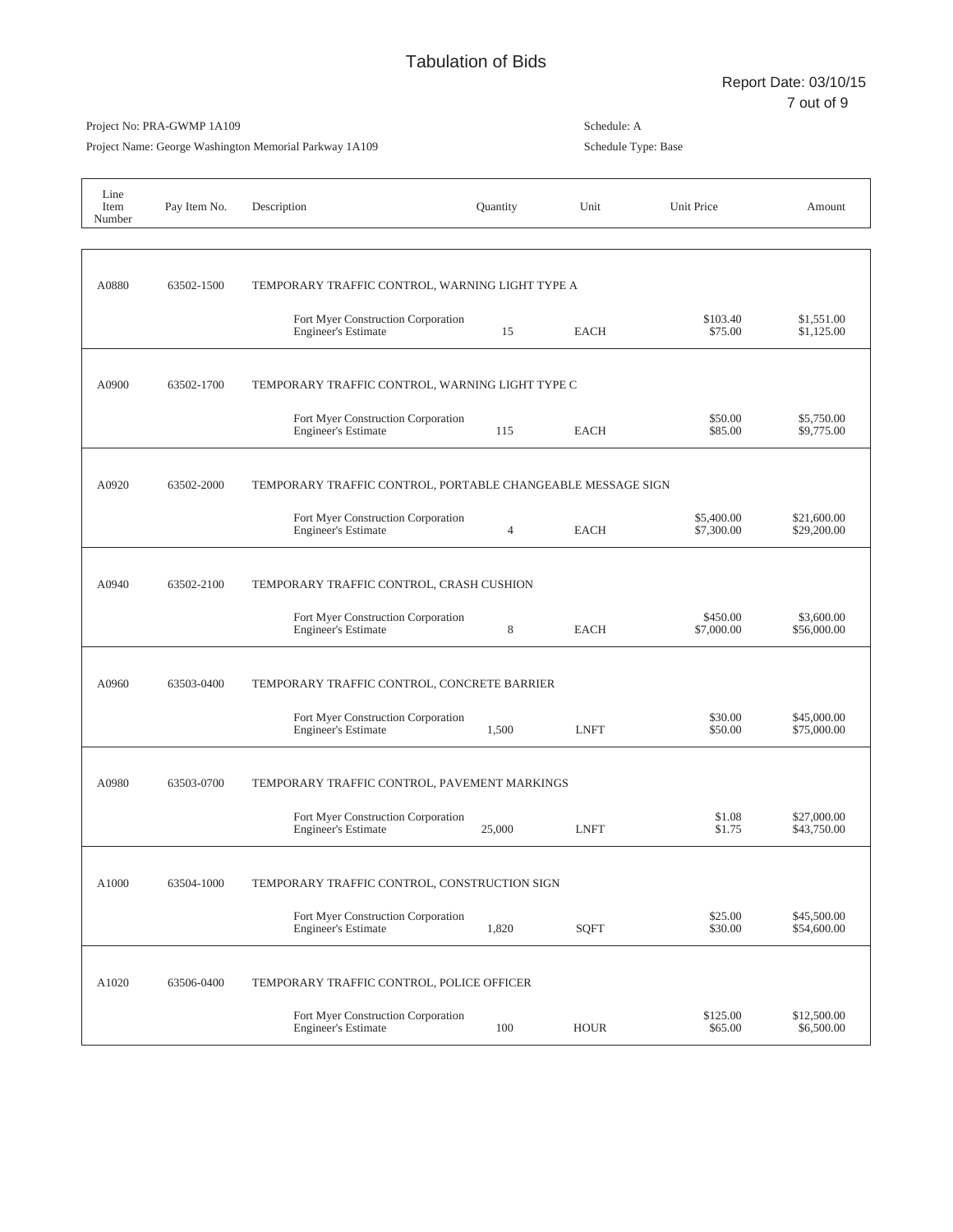Project Name: George Washington Memorial Parkway 1A109

| Line<br>Item<br>Number | Pay Item No. | Description                                                      | Quantity   | Unit        | Unit Price                  | Amount                           |
|------------------------|--------------|------------------------------------------------------------------|------------|-------------|-----------------------------|----------------------------------|
|                        |              |                                                                  |            |             |                             |                                  |
| A1040                  | 63601-6000   | SYSTEM INSTALLATION, TRAFFIC DETECTOR SYSTEM                     |            |             |                             |                                  |
|                        |              | Fort Myer Construction Corporation<br><b>Engineer's Estimate</b> | <b>ALL</b> | <b>LPSM</b> | Lump Sum<br>Lump Sum        | \$151,000.00<br>\$31,500.00      |
| A1060                  | 63701-0000   | <b>FIELD OFFICE</b>                                              |            |             |                             |                                  |
|                        |              | Fort Myer Construction Corporation<br><b>Engineer's Estimate</b> |            | <b>EACH</b> | \$109,000.00<br>\$35,000.00 | \$109,000.00<br>\$35,000.00      |
|                        |              |                                                                  |            |             |                             |                                  |
|                        |              | Total Schedule - All Items                                       |            |             |                             |                                  |
|                        |              | Fort Myer Construction Corporation<br><b>Engineer's Estimate</b> |            |             |                             | \$5,106,419.16<br>\$4,550,000.00 |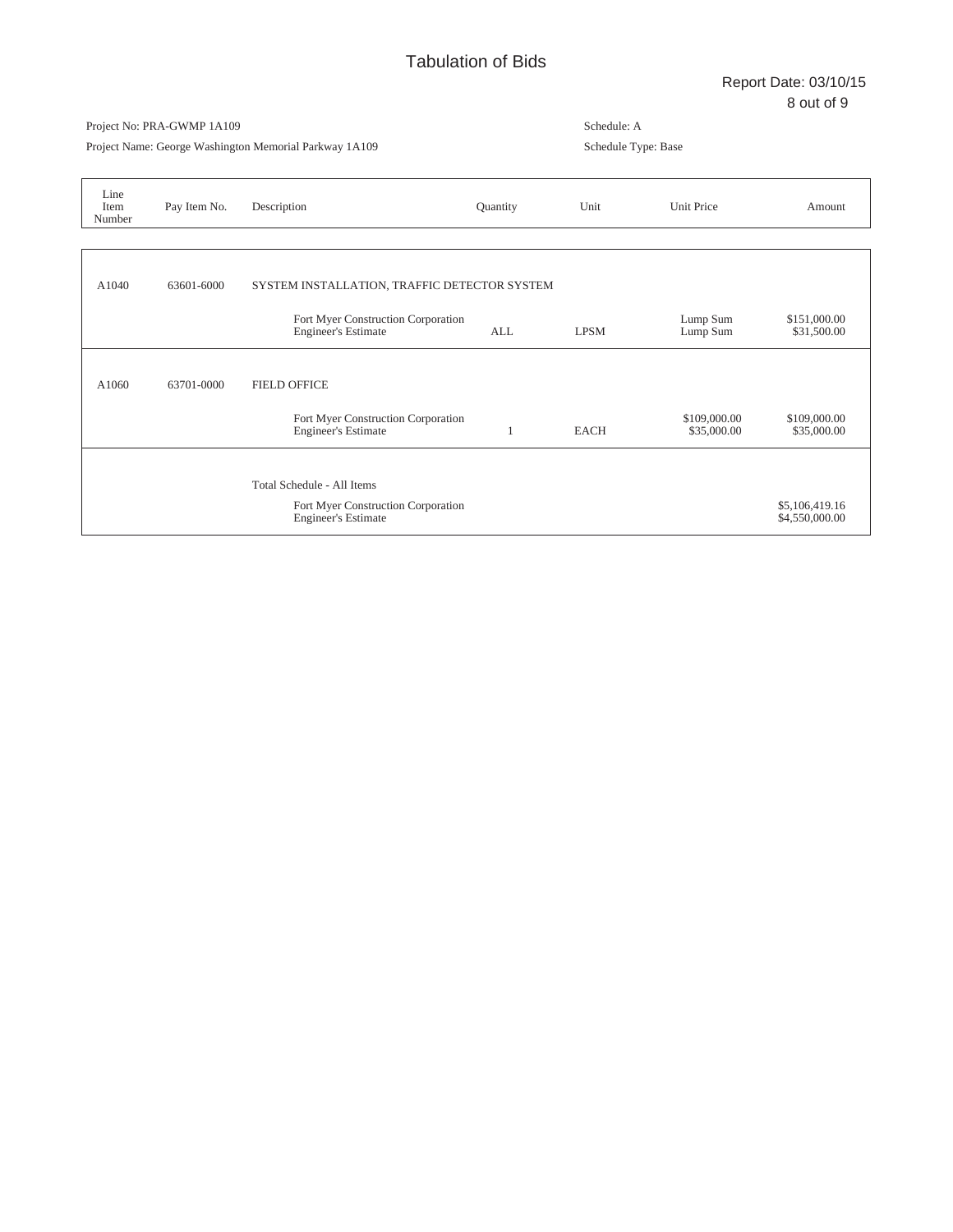Project Name: George Washington Memorial Parkway 1A109

# **Road User/Administrative Cost Subtotal**

# **Schedule A**

Schedule: A

| Responsive?<br><b>Contractor</b>          | <b>No of Calendar Days</b> | Road User/Admin Cost | <b>Amount Bid</b> |
|-------------------------------------------|----------------------------|----------------------|-------------------|
| <b>Engineer's Estimate</b>                | 230                        | \$2,200.00           | \$506,000.00      |
| <b>Fort Myer Construction Corporation</b> | 180                        | \$2,200.00           | \$396,000.00      |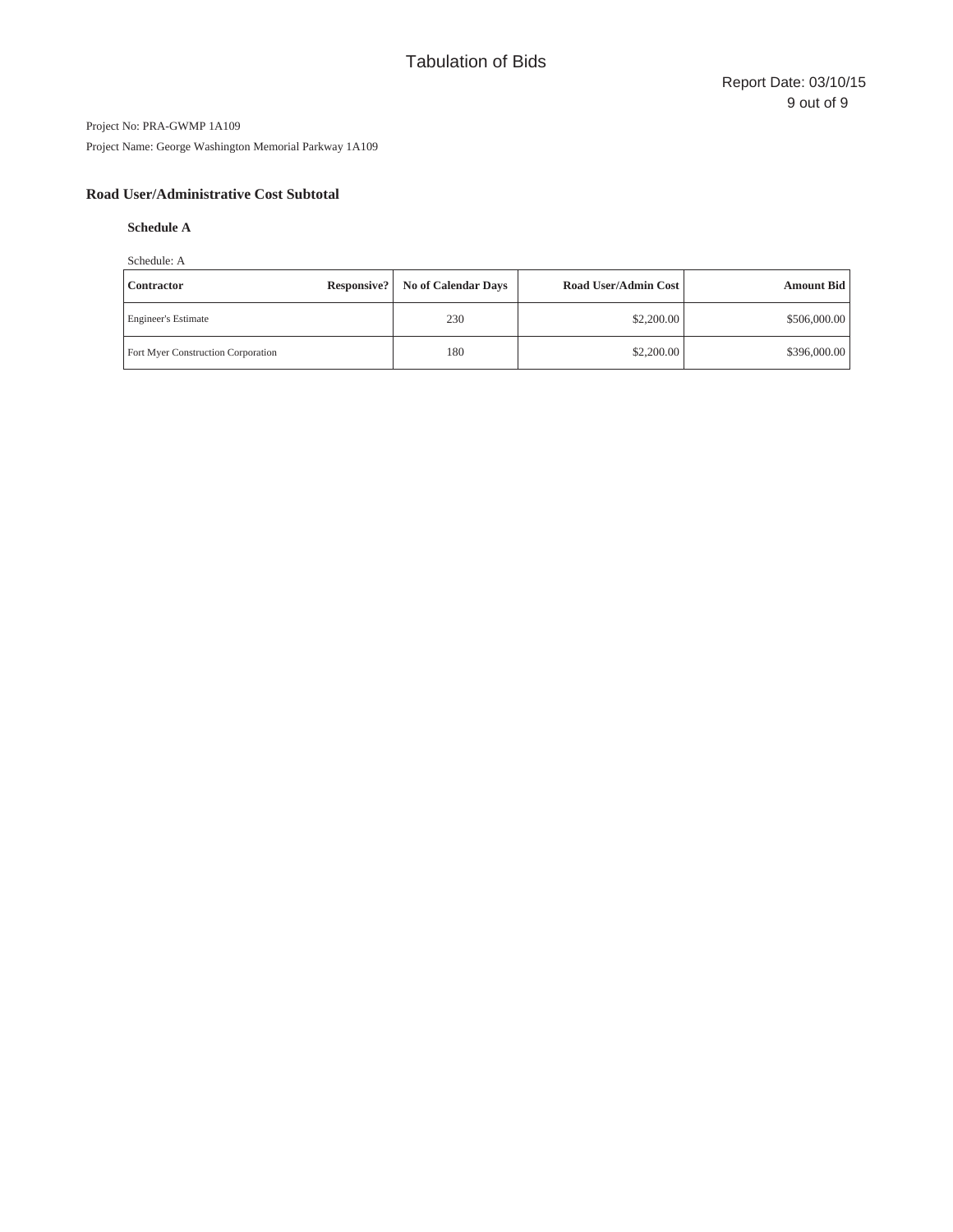Project No: PRA-GWMP 1A109 Project Name: George Washington Memorial Parkway 1A109

|               | <b>Bid Item Check Pass</b> |                           |                           |
|---------------|----------------------------|---------------------------|---------------------------|
| <b>Bidder</b> | <b>Line Item Number</b>    | <b>Bidder's Extension</b> | <b>Computed Extension</b> |
|               | No Line Item Errors Found  |                           |                           |